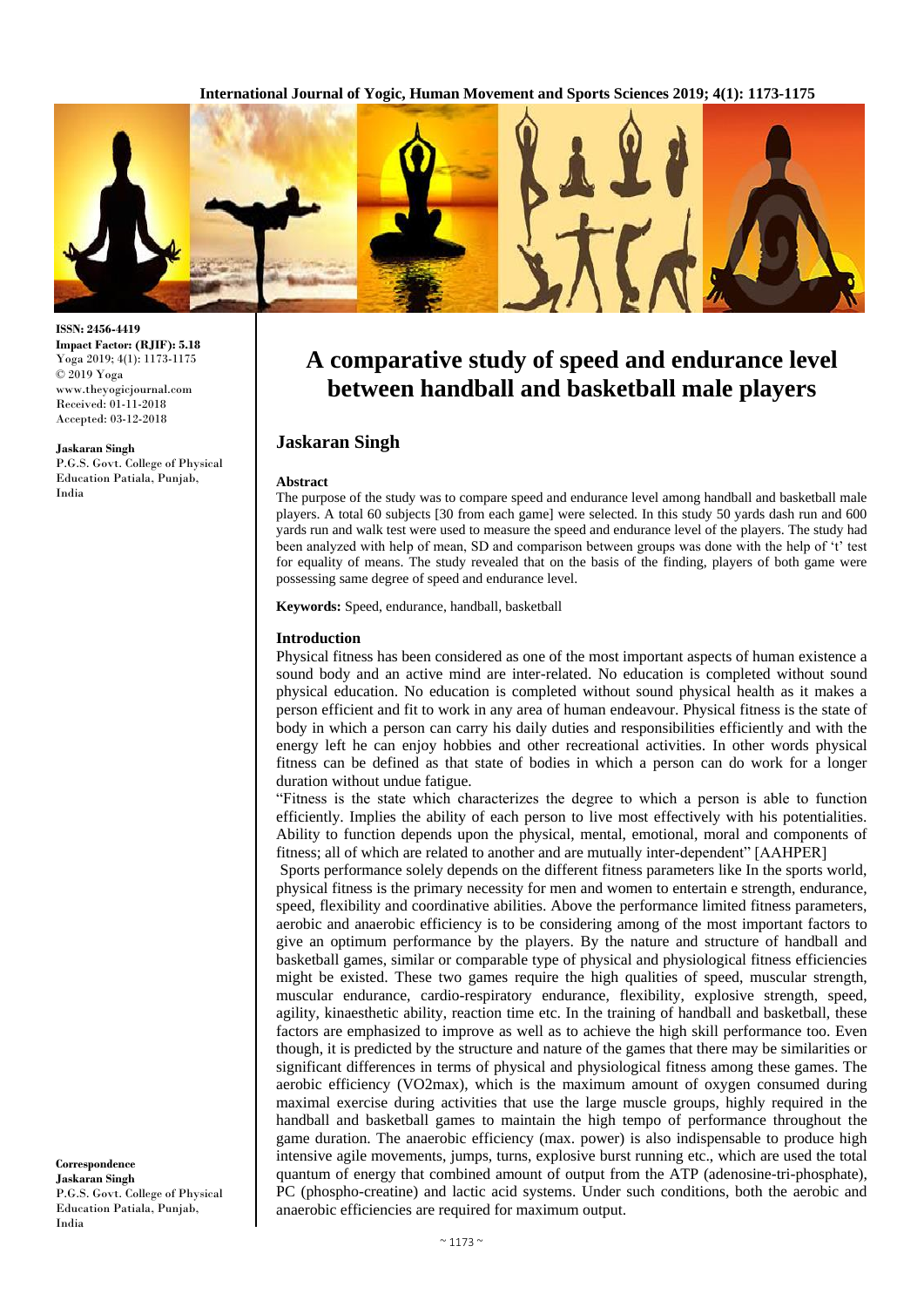International Journal of Yogic, Human Movement and Sports Sciences

Therefore, the aerobic and anaerobic capacities contribute the critical values as the dominant performance factor between handball and basketball games.

**Objective of study:** To assess the significance difference in speed and endurance between handball and basketball male players.

Definition and Explanation of the terms

# **Speed**

Speed is the ability or capacity of an individual to perform successive movements of the same pattern at a fast rate or even one single movements. Speed is the related to strength as an increasing strength may be accompanied by some increase in speed. According to white [1972] speed is defined as the ratio of change in position. Data of change of position is the ratio of the distance travelled and the elapsed time. As the equation is:

Speed = change in position /elapsed time

# **Endurance**

Endurance is the ability to continue with an unpleasant or difficult situation, experience, or activity over a long period of time. Training for endurance can reduce the ability to exert endurance strength unless an individual also undertakes resistance training to counteract this effect.

"Endurance is the ability to do sports movement with the desired quality and speed, under condition of fatigue"

## **Hypothesis**

Null hypothesis - there is not a significant difference in speed and endurance level between handball and basketball male players.

## **Procedure and method**

Sampling- 60 subjects [30 from each group] of this study were selected with the cluster sampling technique from three teams of each game which were participated in inter-college level in Punjabi University Patiala i.e Khalsa College Patiala, Public College Samana, P.G.S. Govt. College of Physical Education Patiala.

## **Method**

All participants were informed of the procedure and purpose the experiment and were criteria of availability, reliability and validity the following tools were used to collect the data. The selected physical fitness components - speed and endurance were measured by different means and methods. cardio vascular endurance was measured by 600 yards run and walk test , speed was measured by 50 yards dash dash test.

Analysis of Data- In the present study analysis and interpretation of the data and result obtained through the application of statistics. The part is devoted to the comparative result of handball and basketball players of selected physical fitness components. The result has been discussed in below. The study had been analyzed with help of mean, SD and comparison between groups was done with the help of 't' test for equality of means.

Statistical Description of mean, SD and 't' test value of the tests of handball and basketball male players

**Table 1:** 50 yard dash run score:-

| Teams             | Mean   | Sd     | 't' ratio |
|-------------------|--------|--------|-----------|
| Handball          | 6.015  | 0.0566 | $-2.1284$ |
| <b>Basketball</b> | 6.0607 | 0.103  |           |

**Table 2:** 600 yards run and walk score:-

| <b>Teams</b>      | Mean  | Sd     | 't' ratio |
|-------------------|-------|--------|-----------|
| Handball          | 2.128 | 0.0447 | $-1.7431$ |
| <b>Basketball</b> | 2.149 | 0.05   |           |

The first table shows the mean, SD and 't' test value of 50 yards dash run among handball and basketball players. However, the second table shows the data related 600 yard run and walk among handball and basketball players.



**Fig 1:** Graphical presentation of Mean and SD of 50 yards dash run among handball and basketball players.